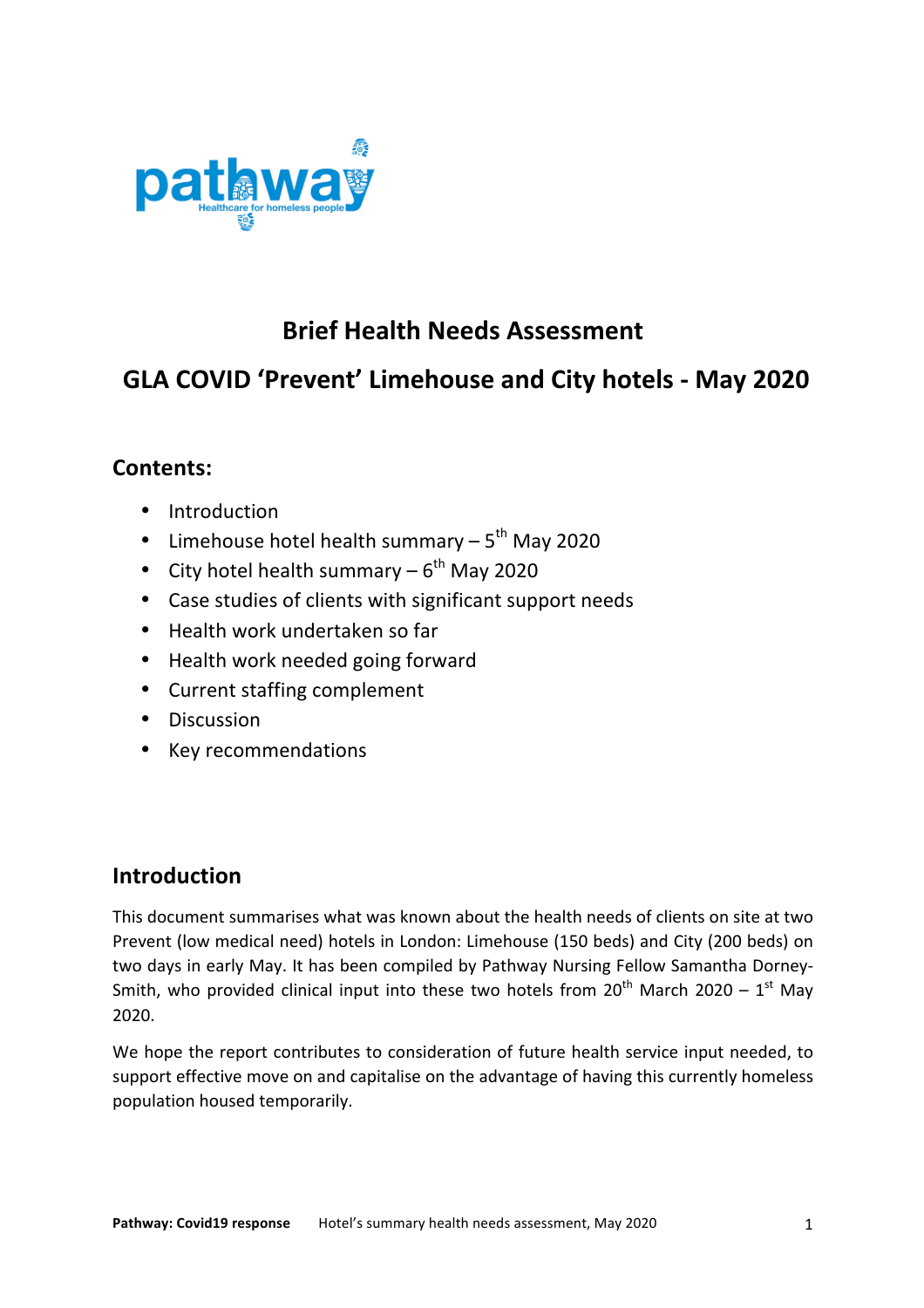Things to note:

- More is known about the health needs of the clients at Limehouse, because Limehouse had a Covid symptomatic floor up until  $24<sup>th</sup>$  April (12 beds including a couple for much of the time), so two nurses were deployed on site for most of the time until the end of May. There has only been one nurse on site for City, and that was only from week two.
- City hotel has a rather different profile to Limehouse. Many more of the clients at City were not previously known to services, or have previously not engaged. Even those previously on the CHAIN database are mostly rough sleepers who have not previously been in any of the hubs (and thus have never been key worked).
- Although the percentage or prevalence of health problems may seem low in the health needs assessment this is representative of a number of factors including:
	- a) the fact that these clients were actually triaged to have been low medical need, **but in addition:**
	- b) health screening has so far been focused on immediate needs (rather than underlying potential conditions)
	- c) prior low contact from this particular group of clients with health services suggests that many conditions may vet be un-diagnosed
	- d) language difficulties in some cases
	- e) the prevalence of phone assessments over face to face assessments making assessment challenging
	- f) suspicion from some clients about the reasons for asking the questions
	- g) at City the high number of assessments still to be completed (48 at the point of writing)

However, there are identified high medical need and higher support need clients at both sites, and there has been closer contact with many of these individuals, enabling greater health profiling. This papers therefore includes 6 case studies which typify some of the clients at the hotel that do have support needs, and demonstrate that whatever the numbers are there are many individual clients who will need a lot of support to move on successfully. These case studies are important to read before progressing on to the discussion. It is also important to note the specific context at these hotels of very high number of EEA nationals and/or clients with NRPF.

Finally, this report then discusses some of the caveats on this data, what the data tells us, and what should be done now.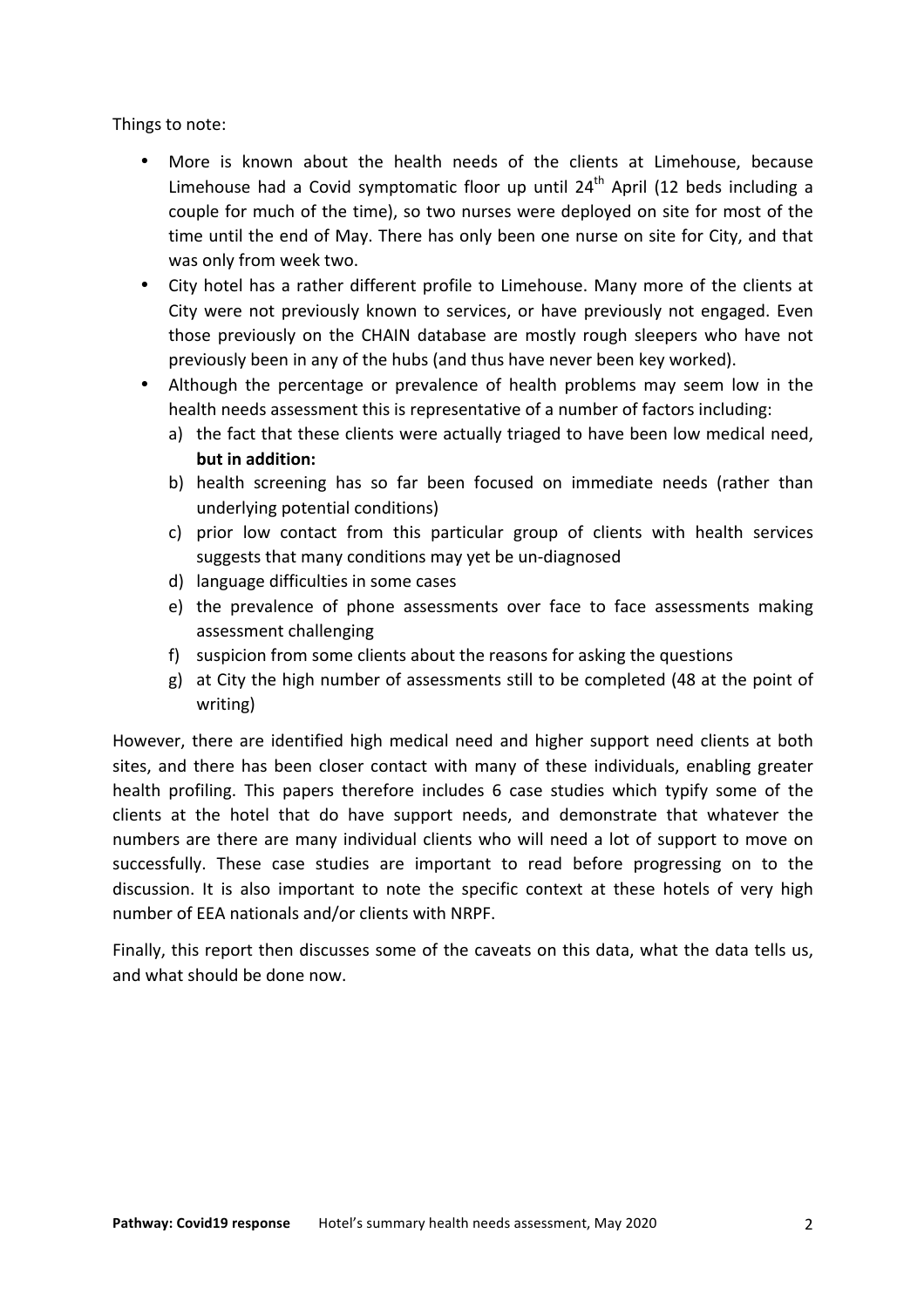# **Limehouse hotel health summary – 5<sup>th</sup> May 2020**

150 potential beds, 144 clients in on the day – note that there is a constant turnover of a few clients a day, so the client base is always changing

**Previously on CHAIN** (i.e. previously known to London outreach services)

| <b>CHAIN</b>         | 101 | 70.1% |
|----------------------|-----|-------|
| Newly on CHAIN       | 40  | 27.7% |
| ? Not on CHAIN       | ς   | 2.2%  |
| Not previously known | 43  | 29.8% |

**Sites referred from:** NSNO / Hubs 93, Night shelter 28, Hospital discharge 2, Rough sleeper 5, Heathrow 16

#### *Gender*

| M | 110 | 76.4% |
|---|-----|-------|
|   | 34  | 23.6% |

*Average age* – 39.3

#### *Immigration status*

| UK national                                  | 36 | 25%   |
|----------------------------------------------|----|-------|
| Likely UK status (ILR or similar)            | 17 | 9.7%  |
| Total likely to have UK benefits eligibility | 53 | 36.8% |
| EEA                                          | 53 | 36.8% |
| Rest of world – not UK / not EEA             | 21 | 14.5% |
| Unknown immigration status                   | 17 | 9.7%  |

#### *Born in UK -* 31

34 countries represented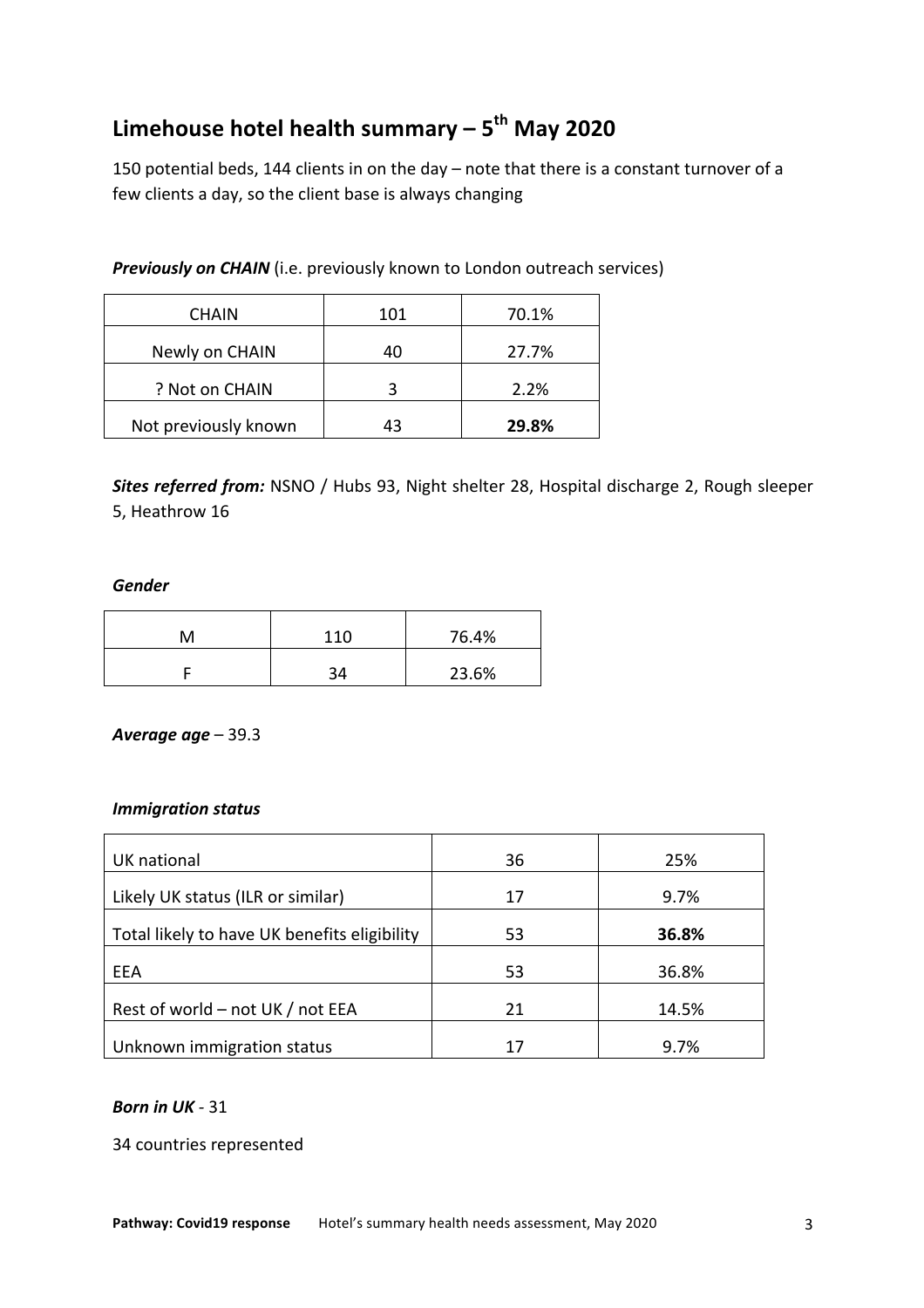#### *Languages*

27 languages, 24 individuals need an interpreter for all interactions

#### **First language (most common)**

| English                  | 40     |
|--------------------------|--------|
| Polish                   | 18     |
| Romanian                 | 12     |
| Amharic, Punjabi, French | 5 each |

Literacy – several people have literacy issues, with six so far identified as unable to read and write or very poor literacy

#### *Ethnicity*

| <b>White British</b> | 15 | 10.4% |
|----------------------|----|-------|
| <b>Black British</b> | 14 | 9.7%  |
| <b>Black</b>         | 31 | 21.5% |
| White Other          | 45 | 31.2% |
| Arabic / Asian       | 24 | 16.6% |
| Unknown              | 15 | 10.4% |

#### *GP registration on arrival*

- No GP 44 30.5% (although some of those registered have non-local GPs)
- Registered since arrival  $-24 16.6%$
- Other registrations being worked on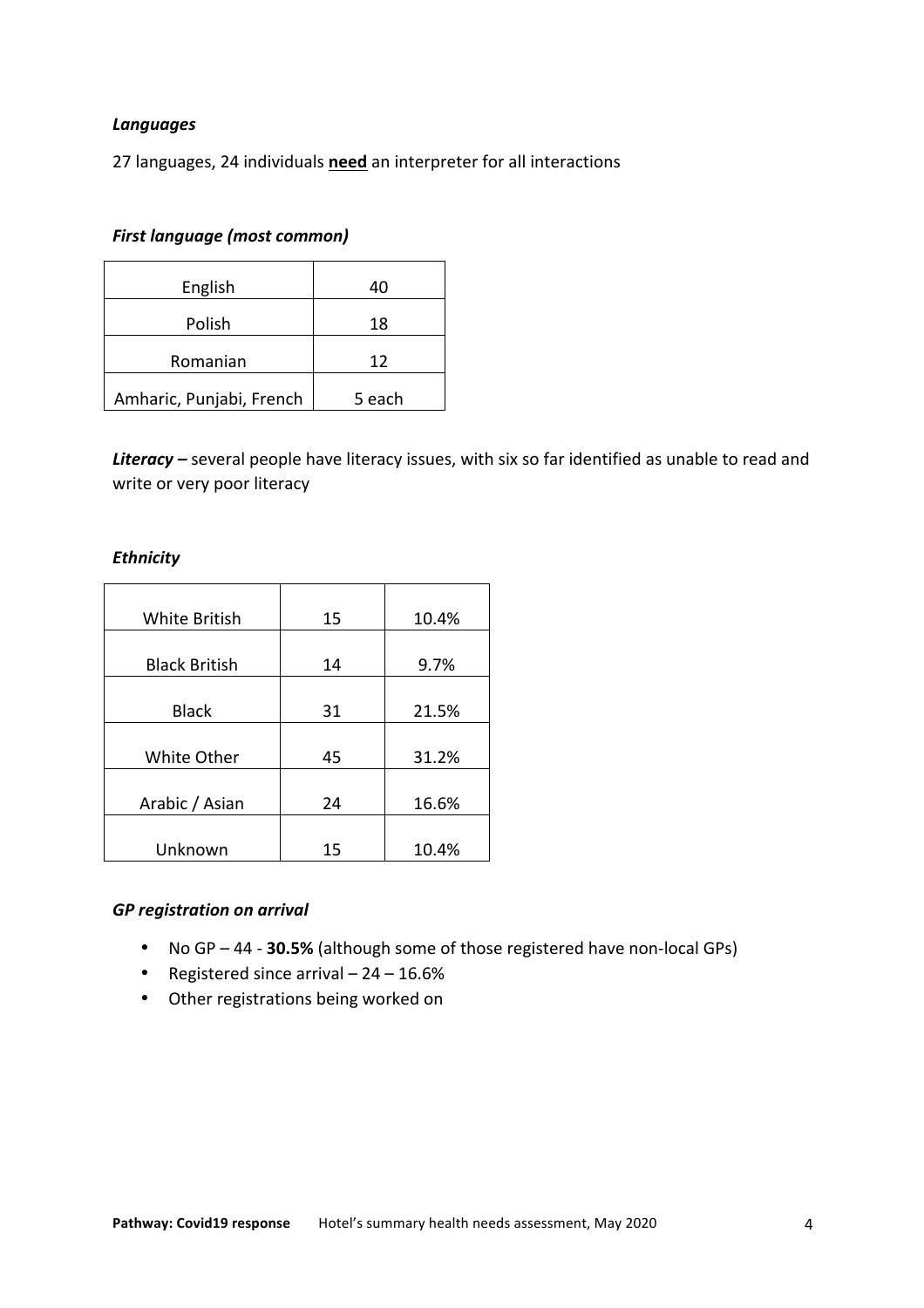#### *Health conditions*

It is important to note that:

- 9 people had still not been assessed on the day this report was prepared
- most assessments have not been carried out by a homeless health specialist
- clients may be under reporting substance misuse because a) their hotel contract states they should not use alcohol or drugs on site and they will be evicted if this is found and b) they may be worried about information sharing with the Home Office
- the low levels of identified smoking in this population (compared to other homeless populations and the observed reality) suggests that comprehensive assessment information is missing.

| Physical health problem                        | 71 | 49.3% |
|------------------------------------------------|----|-------|
| Meets homeless medical vulnerability criteria  | 29 | 20.1% |
| Mental health                                  | 55 | 38.2% |
| Seen by EASL mental health service during stay | 37 | 25.7% |
| Alcohol issues                                 | 23 | 16.0% |
| Drug issues                                    | 36 | 25.0% |
| Smoking                                        | 67 | 46.5% |

#### *Drug use break down:*

4 on Methadone, 2 Poppy seed, 2 recent heroin users, not currently on a script

All others are Cannabis / Cocaine

#### *Chronic conditions break down:*

Epilepsy – 4, Asthma / COPD – 12, Cardiovascular disease – 12, Diabetes – 3

Immune compromise  $-$  one with Immune Thrombocytopenic Purpura; one who had aggressive skin cancer removal 2 weeks ago (with more surgery planned), and has enlarged lymph nodes; one with sickle cell; two with anaemia

*Needs OT* - 9 clients have been identified to benefit from St Mungos Occupational Therapy input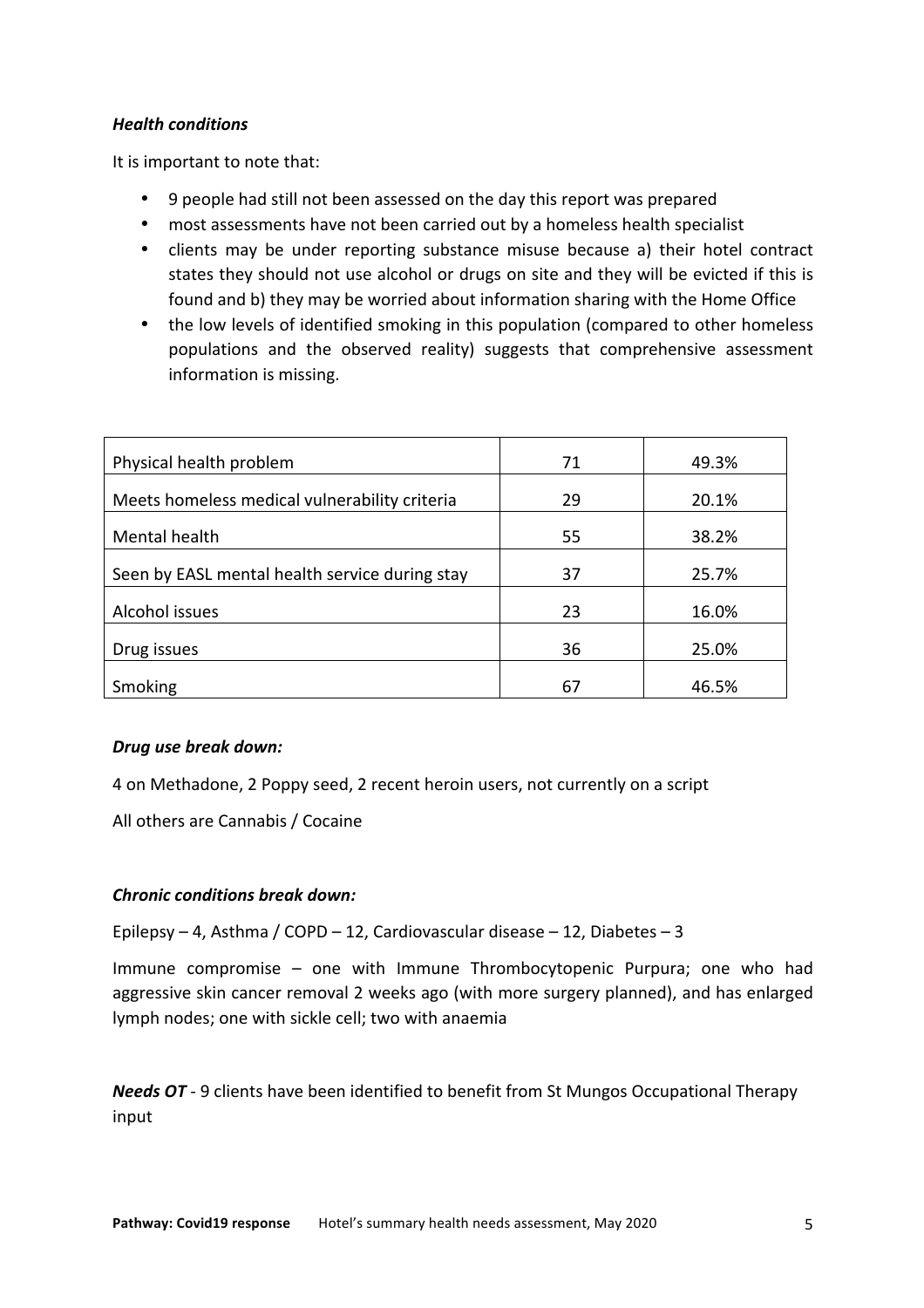# **City hotel health summary – 6th May 2020**

200 potential beds, 194 clients in on the day – note that there is a constant turnover of a few clients a day, so the client base is always changing.

**Previously on CHAIN** (i.e. previously known to London outreach services)

| On CHAIN             | 125 | 64.4% |
|----------------------|-----|-------|
| Newly on Chain       | 63  | 32.5% |
| Not on CHAIN         |     | 3.1%  |
| Not previously known | 66  | 35.5% |

**Sites referred from:** Rough sleeper 100, Night shelter 26, NSNO 6, Heathrow 35, others unknown

#### *Gender*

| M                 | 168 | 86% |
|-------------------|-----|-----|
|                   | 18  | 9%  |
| Unknown currently |     | 4%  |

#### *Average age* – 38.4

#### *Immigration status*

| 29 | 14.9% |
|----|-------|
| 12 | 6.1%  |
| 41 | 21.1% |
| 73 | 37.6% |
| 30 | 15.5% |
| 15 | 7.7%  |
| 35 | 18%   |
|    |       |

N.B. EEA known to have benefits currently - 3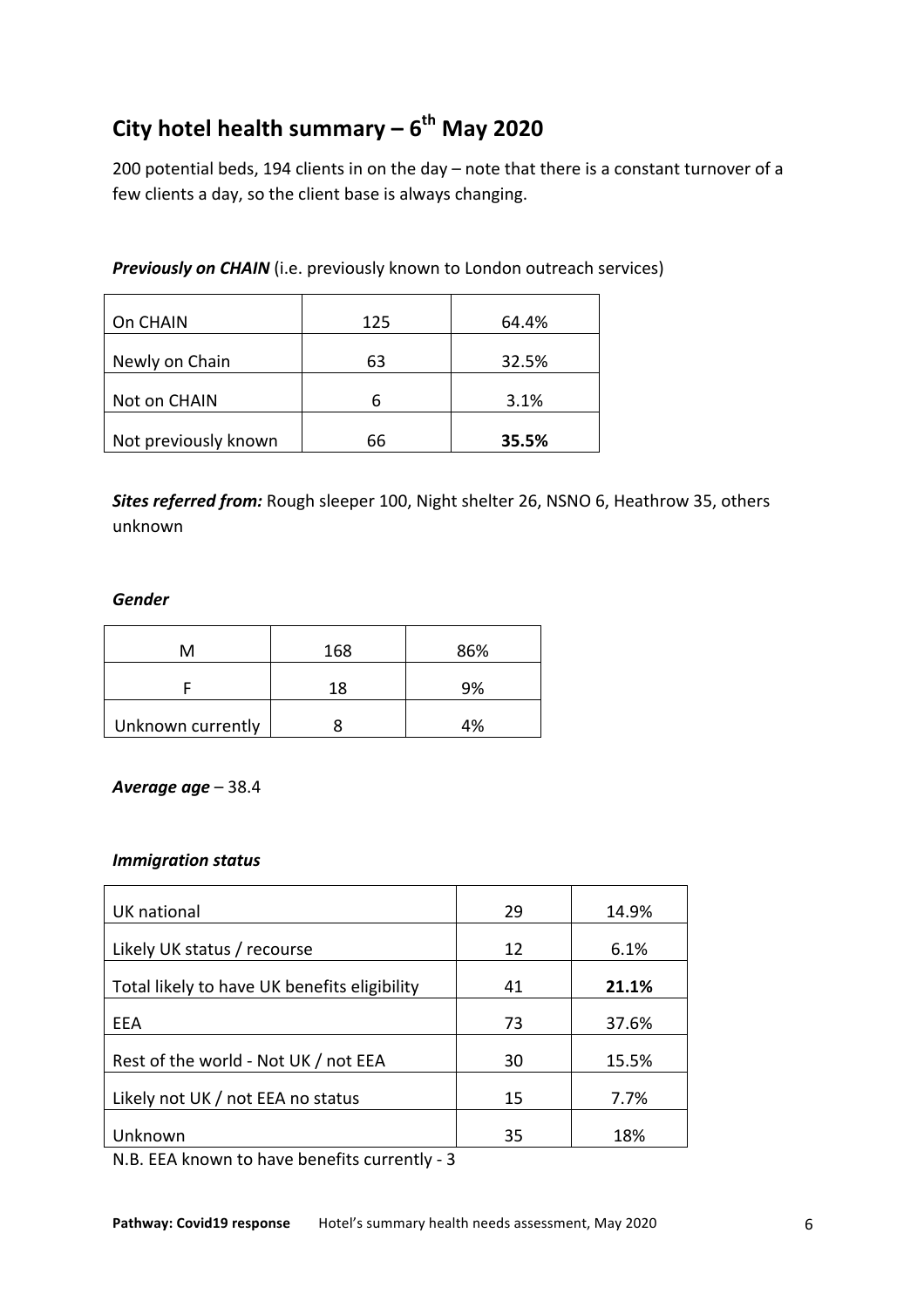#### **Born in UK – 25**

38 countries

#### *Languages*

26 languages, 26 need an interpreter for most interactions

#### **First language (most common)**

| English          | 40 |
|------------------|----|
| Polish           | 23 |
| Romanian         | 15 |
| Arabic           | 11 |
| <b>Bulgarian</b> | 7  |
| Punjabi          | հ  |

#### **Ethnicity**

| White British        | 15 | 7.7%  |
|----------------------|----|-------|
| <b>Black British</b> | 9  | 4.6%  |
| <b>Black</b>         | 41 | 21.1% |
| White Other          | 67 | 34.5% |
| Arabic / Asian       | 21 | 10.8% |
| Other                | 3  | 1.6%  |
| Unknown              | 38 | 19.6% |

#### *GP registration on arrival*

- No  $GP 62$  (**31.9%**)
- Unknown whether has GP 38 (19.5%)
- No GP or unknown (51.5% overall)
- Registered so  $far 26$  (12.3%)
- Other registrations being worked on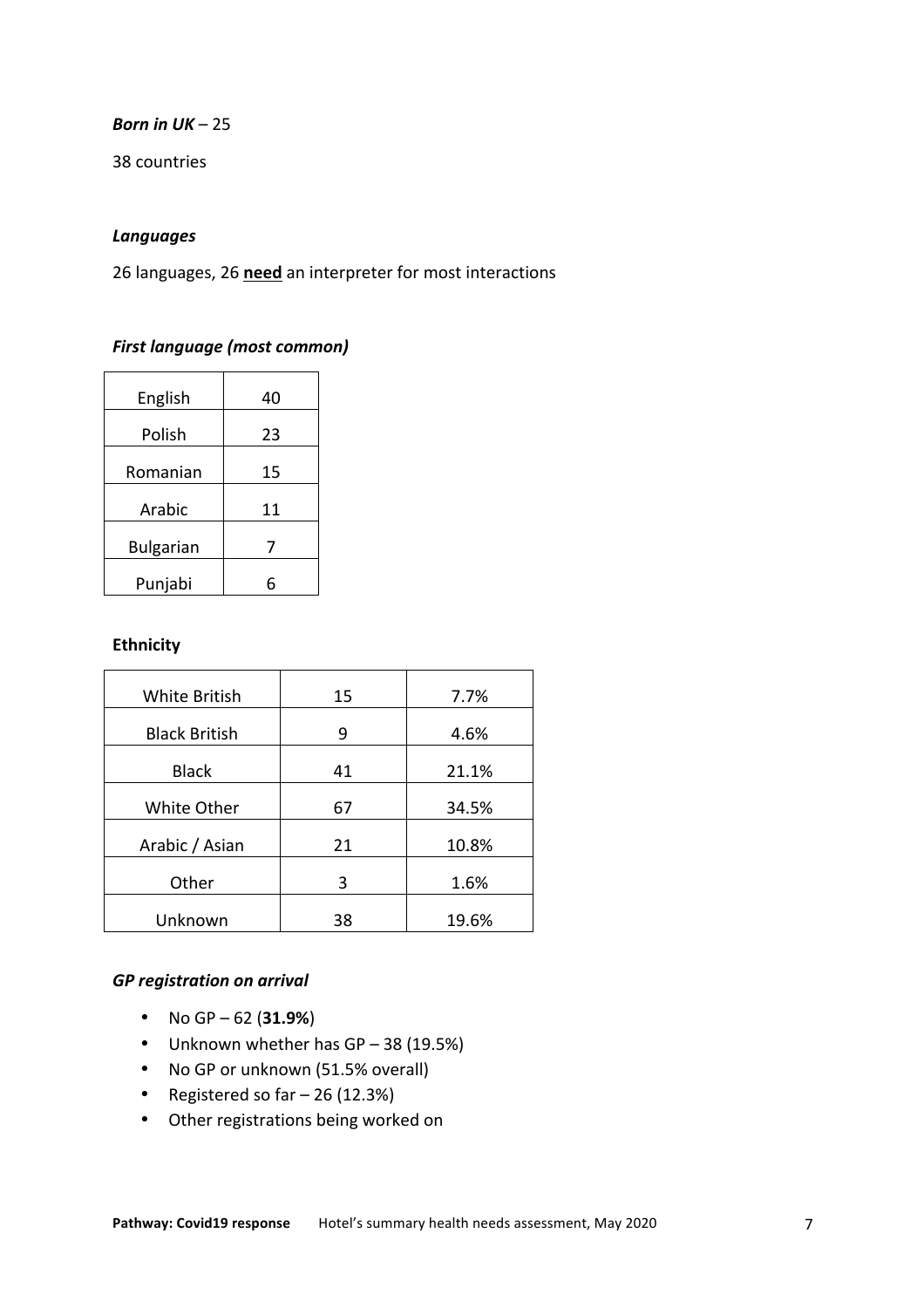#### *Health conditions*

It is important to note that:

- 48 people had not yet been assessed on the day this was undertaken
- overall, these clients seem to have been more disengaged with services, and thus there may be more underlying conditions undiscovered
- many assessments have been by non-medical volunteers, or by staff who are not homeless health specialists
- clients may be under reporting substance misuse because a) their contract states they should not use alcohol or drugs on site and they will be evicted if this is found and b) they may be worried about information sharing with the Home Office
- the low levels of identified smoking in this population (compared to other homeless populations and the observed reality) suggest that some assessment information is missing

As such these numbers may be **much lower** that the reality, but it is important to remember that the existing numbers themselves still represent a high number of people with support needs.

#### *Health conditions*

| Physical health                               | 44 | 22.5% |
|-----------------------------------------------|----|-------|
|                                               |    |       |
| Meets homeless medical vulnerability criteria | 12 | 6.2%  |
| Mental health                                 | 43 | 22.1% |
| Alcohol issues                                | 19 | 9.7%  |
| Drug issues                                   | 21 | 10.8% |
| Smoking                                       | 59 | 30.4% |

#### *Drug use break down:*

15 opiate / crack users, 10 on script

Others are Cannabis / Cocaine / Spice

#### *Chronic conditions break down:*

Epilepsy – 1, Asthma / COPD – 2, Cardiovascular – 10, Diabetes – 1

*Needs OT* - 7 clients have been identified to benefit from St Mungos Occupational Therapy input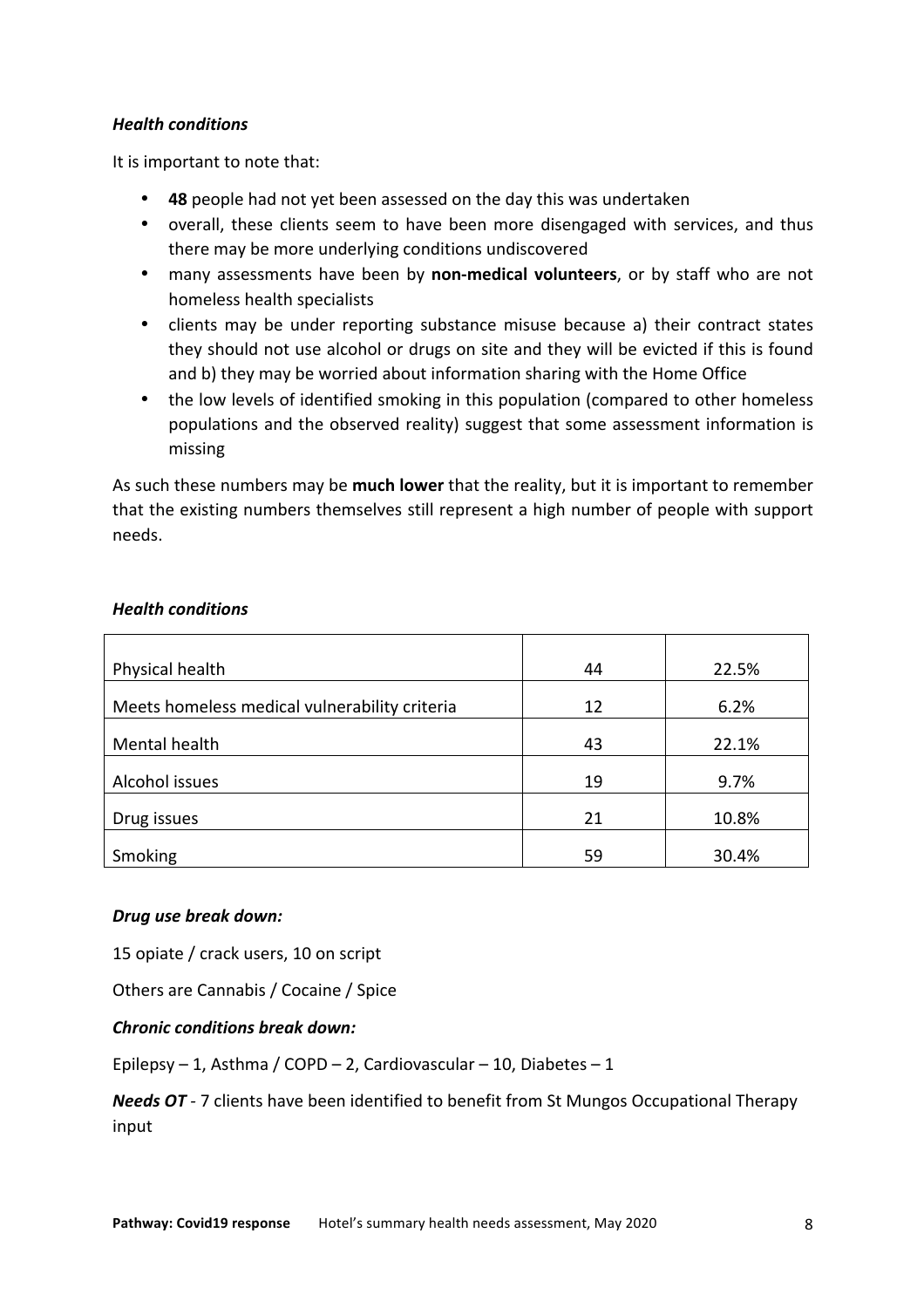## **Case studies of clients with significant support needs**

These case studies are aggregates of case studies of real people. This assures anonymity.

#### **Case study: Sarah, 34**

Sarah has very limited English, and no known family. She was sleeping rough in London until being housed in a hotel in March. She was assessed by a mental health team in the hotel who feel she probably has a borderline Learning Disability. She needs occupational therapy, and casework to find her appropriate housing, and ongoing specialist support. She is at high risk of significant harm if she is discharged back to the street. She comes from an area outside London, but does not want to go back.

#### **Case study: Joe, 28**

Joe is a failed asylum seeker, and has no recourse to public funds. Joe has a diagnosis of bipolar and is not on medication. Before being housed in a hotel, he was sleeping in a building where he was also working. There are concerns that he is a victim of modern slavery. This is his first contact with services in five years. He also has a newly diagnosed physical health care condition that require ongoing care. He needs further assessment, ongoing care and suitable housing.

#### **Case study: Bill, 52**

Bill used to work in the City and has high blood pressure and a history of smoking crack. He has been recently estranged from his family. He was sleeping in a car prior to being in the hotel. He has suffered significant weight loss in the last few months, and is being investigated for this. He is engaging with substance misuse services for the first time.

#### **Case study: Paul, 54**

Was living in Heathrow. Paul appears paranoid, and reluctant to engage or talk about why he was living there. Very little is known about him, although he says he used to be a teacher. Has not declared any health problems, and says he has no family. He appears to have issues with short term memory loss, and drinks heavily at times. Says he wants to travel the world, but also says he has no money.

#### **Case Study: Sarah Jane, 34**

Came in from rough sleeping. Recently split from male partner, after a long history of domestic violence. Newly on Methadone script, and has stabilised with alcohol use. Has asthma. Would now like to engage with counselling and screening. Not from London orginally.

#### **Case study: Kristov, 21**

Came from EEA country seeking work, and to 'get away from family'. Describes very difficult upbringing. Has already lived in multiple countries. Drinking heavily, and occasional spice. Says does not want to return home, and wants support to find work.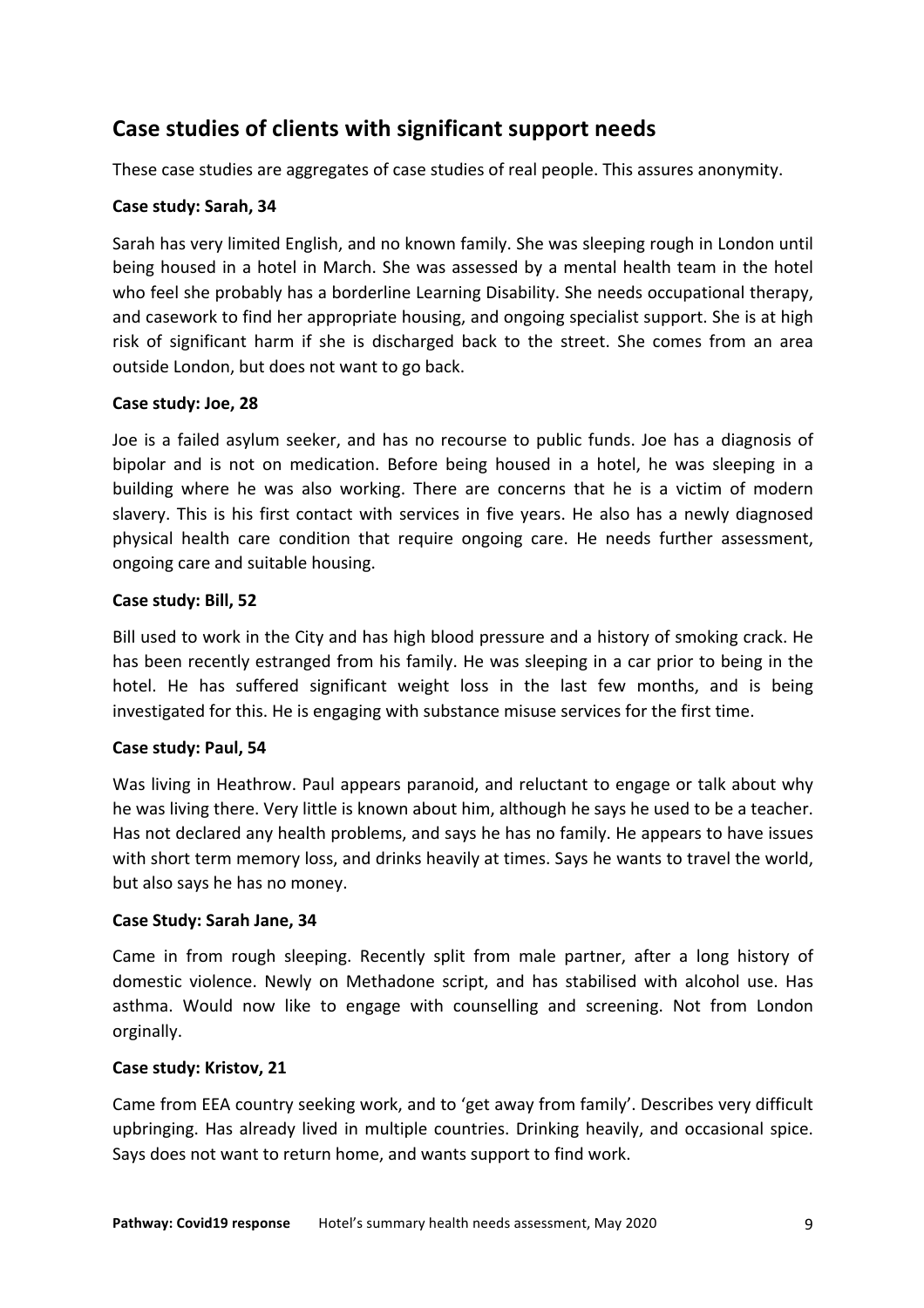## **Health work undertaken so far**

So far, the health work at both sites has been focused on:

- Supporting the development and maintenance of a safe public health approach at the hotels
- Screening and monitoring of symptomatic clients (during the time in which Limehouse was the symptomatic site this was the key part of the work)
- Health needs triage for all clients
- Identification of acute health issues and referral to other teams / hospital as necessary
- Minor illness / minor injury management
- Wound management (there have been several post-operative wounds and a couple of chronic leg wounds)
- Identification of withdrawal symptoms and referral of clients to addictions services, and support to manage treatments
- Registering clients with GPs
- Ensuring prescriptions are transferred over to local pharmacies

## **Health work needed going forward**

The following health work has not been done at either site, and ideally needs to be done:

- Full physical health screen, particularly for those new to services
- Review all people with physical health / mental health / addictions / other care or support needs with a view to summarising these issues for housing and or to make referrals to social care
- Alcohol issues FAST screening, risk profile assessment (withdrawals, A&E attendances etc), vitamins, brief intervention advice, referral as needed, LFTs, GGT
- Opiate clients risk profile assessment, Narcan, check re BBV screening, physical health
- Public health screening review  $-e.g.$  checking on vaccines, cervical cytology, other cancer screening etc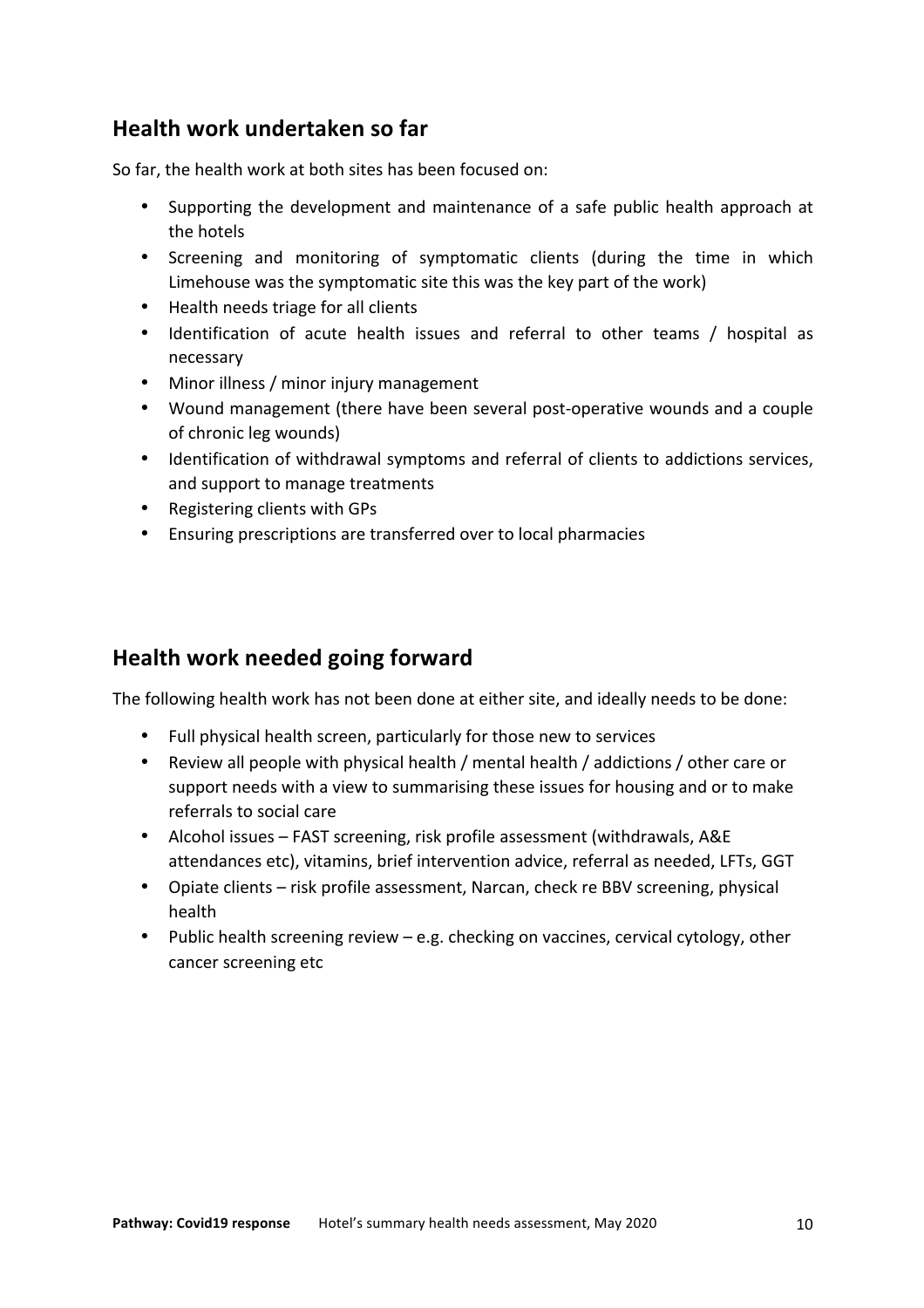## **Current staffing complement**

4 full time nurses are supporting the 2 GLA hotels and 5 Local Authority hotels

The GLA hotels are larger, so it is likely that there will be an average of one nurse for each GLA hotel going forward.

As such, as an example, two (non- specialist) nurses currently have responsibility for:

- 57 outstanding assessments
- 115 people with physical health problems
- 41 people who are medically vulnerable
- 42 clients with alcohol problems
- 57 people with drug issues including 23 opiate or crack users, 14 who are currently scripted

This is before starting to undertake any discharge focused work.

In terms of what might be needed for discharge:

Discharge focused assessment and initial documentation - minimum 30 mins.

350 clients across both Limehouse and City hotels.

175 hours of work (4.6 weeks for one person), **but** that doesn't take into account letter writing, case management etc which will be needed for a small number of these clients  $$ e.g. 50 clients may require another 1 hour each, taking it to 6 weeks work

However, there is the other ongoing background work needed - symptomatic patient management, addictions management, ongoing chronic disease monitoring, minor illness and minor injury work, which is probably another 4 weeks work. And then if you were going to public health focused work that could easily be another 30 mins per patient (or another 4.6 weeks).

 $6 + 4 + 4.6 = 14.6$  weeks (or 7 weeks work per nurse)

This doesn't allow for any sickness, annual leave or management time.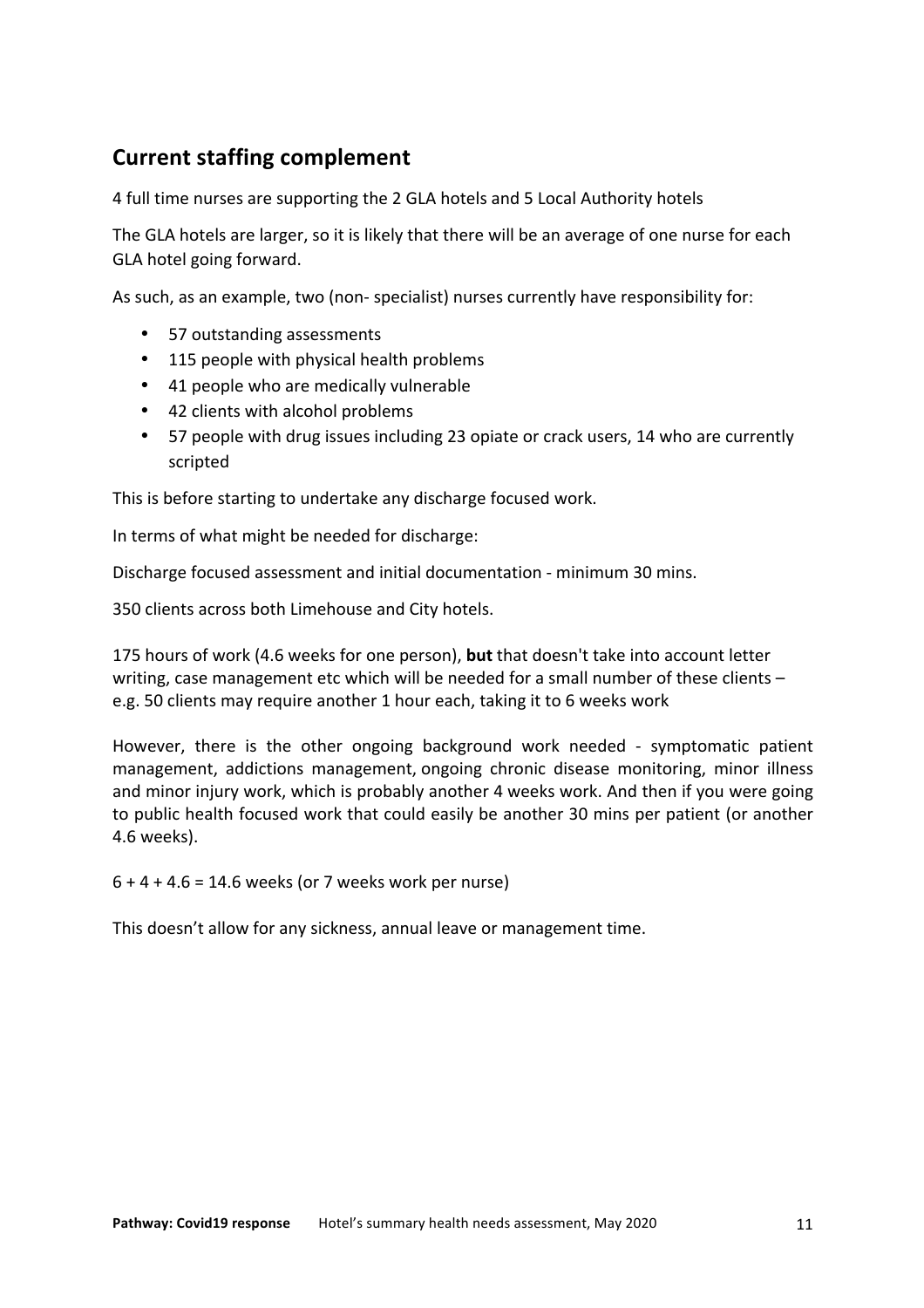### **Discussion**

In the GLA hotels alone there are around 1200 people split across 14 hotels, and 3 staging posts. Across all the sites we have:

- 3 Staging Posts most chaotic individuals
- 1 Covid Care hotels
- 3 Protect hotels (Medically Vulnerable)
- 10 Prevent hotels (Not Medically Vulnerable)

Thinking about the data produced for these two hotels the following is likely across all Prevent sites:

- Around 30% will be previously unknown to homeless services
- Around 60% 70% will not be eligible
- Around 30% will not have a GP
- It is likely that at least 20% 25% will have a health condition requiring current input that could be used to support a priority need or Care Act assessment case, or would require health follow up.

In the 14 hotels, the clients have mostly not been formally key worked by the voluntary sector during their stay so far, due to staffing capacity. Staffing has been directed to essential work such as delivering 3 take away meals a day, COVID symptom screening, welfare checks, giving out essentials like phones, clothing, toiletries etc. and keeping the hotels calm and peaceful, and managing behaviour. It is important to know that staffing is very stretched – the same staff that were supporting people in the NSNO hubs, now have the additional workload of all the people that were in the night shelters, Heathrow and many rough sleepers. As such key working is only starting to happen now, mostly via the 'working from home staff' (7 at Limehouse, 3 for City), who are now extending from doing welfare check calls to look at move on plans.

However even with these staff, the key working task is very challenging in terms of timescale and the numbers of people with NRPF or no local connection. The City hotel is currently due to close on June  $1<sup>st</sup>$ , and Limehouse on July  $1<sup>st</sup>$ . The managers of both Limehouse and City hotels have spoken about the challenges of finding accommodation for these clients such a short time period allocated with low levels of resource. Both managers say it represents a huge issue, with the City manager describing the situation as 'overwhelming'. The usual allocation of keywork staff is 3 staff to around 20-25 clients in NSNO.

Health work preparing for discharge is similarly challenging. Although initial health triage has been undertaken with large numbers of clients to identify urgent primary care, mental health and addictions issues in these hotels, this health triage process has NOT been targeted at identifying underlying health and social care needs in order to plan for discharge. This needs to take place now, alongside the housing key work. Arguably this is a specialist job (commonly associated with homeless health nurses working in Pathway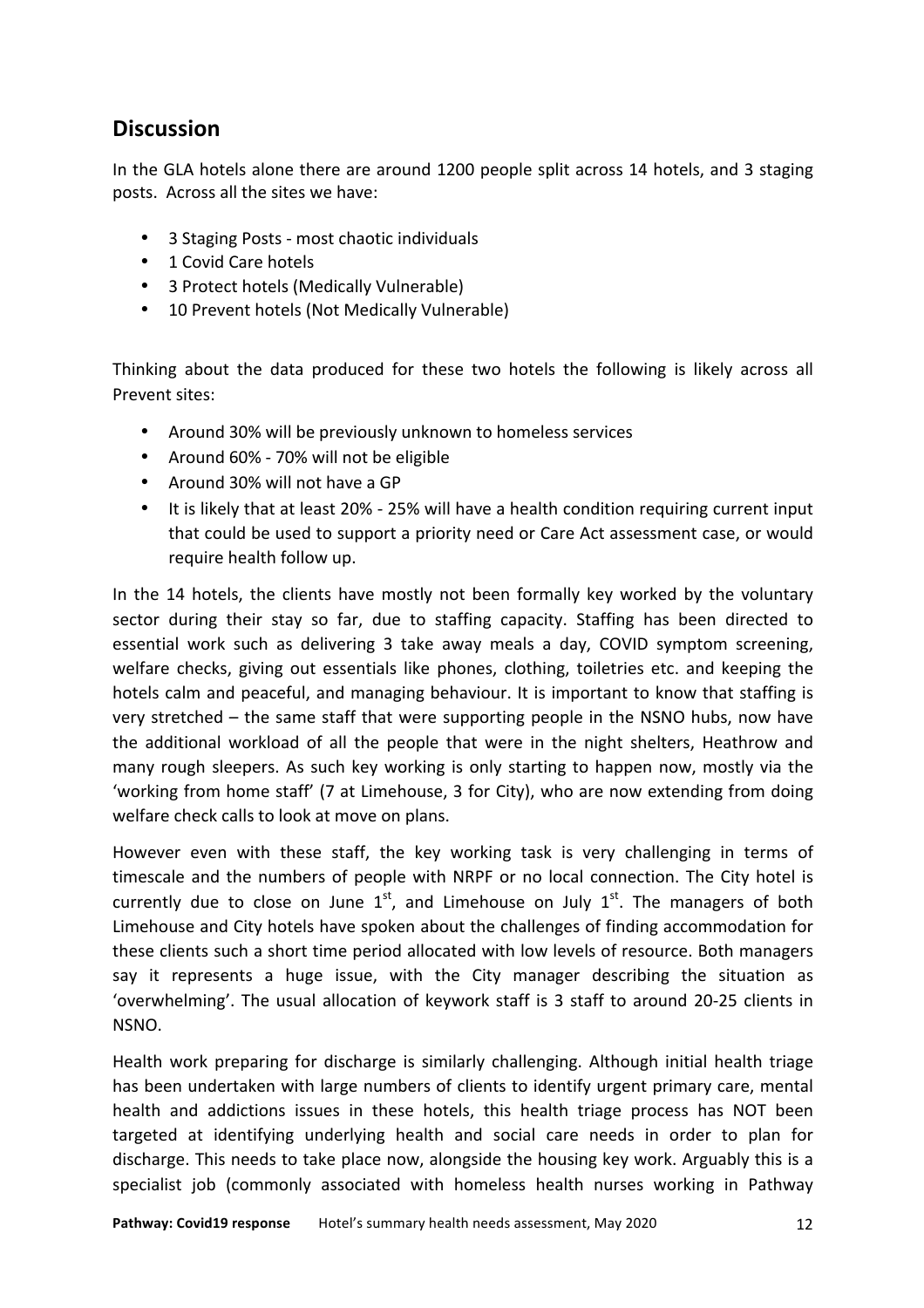teams), and there are not many of these specialists around. This needs to take place alongside outstanding basic assessments, and any ongoing health support work required.

This seems to need the ongoing provision of at least one nurse per site. In fact, percentages don't illustrate very well the underlying needs for case work e.g. it may be that only 25 out of 200 people (12.5%) have a complex case, but those same 25 people may require a huge amount of fast input if they need to be rapidly and satisfactorily discharged. By way of comparison a Pathway team homeless hospital discharge team with an ongoing caseload of 25-30 usually has at least 4 staff  $-$  a GP, nurse, OT and housing worker.

It is important to reiterate that many cases the clients in these hotels have never previously been key worked by any statutory agency, and thus there is no pre-existing information or story. Many do not have a current GP, have never been registered with a GP before, or where they have, have not seen the GP for many years. As such any key working from both health and housing perspective is beginning at the beginning in many cases.

This challenge is exacerbated by the fact that significant percentage of these clients are not UK nationals and have language difficulties, and also because many are EEA nationals or others that have no recourse to public funds and thus have few housing options. These clients broadly come into 3 groups:

- EEA nationals who potentially could work, who have low support needs and few health problems. These clients would ideally be supported back into work (e.g. farm work currently). If this could be backed up by temporary housing, support to get an NI number, and light touch primary care support (to enable low level mental health and drug and alcohol support), this could resolve many cases. A formal health assessment would help to identify any barriers to accessing work, and low-level health needs.
- EEA Nationals or others with NRPF who have high health, care and/or support needs, often due to mental health, learning disabilities / cognitive concerns or addictions. These clients need a thorough holistic health assessment and supported referral to Social Care for a Care Act Assessment. A concern with this is the long lengths of time often taken to access an assessment, and the skill level required for the negotiations involved. Another concern is that many of these clients have been living under the radar for a long time, and even now lack visibility because they have been living behind closed doors (with their meals brought to them). Their vulnerabilities could easily still now be ignored.
- Failed asylum seekers, overstayers etc with NRPF with no or low level, health, care and support needs. It is not clear what can be done for this group other than skilled immigration support, and support to access primary care.

Finally, the lack of direction and guidance (understandable in these unprecedented times) is leaves some areas completely unprepared for the potential of an immediate closure.